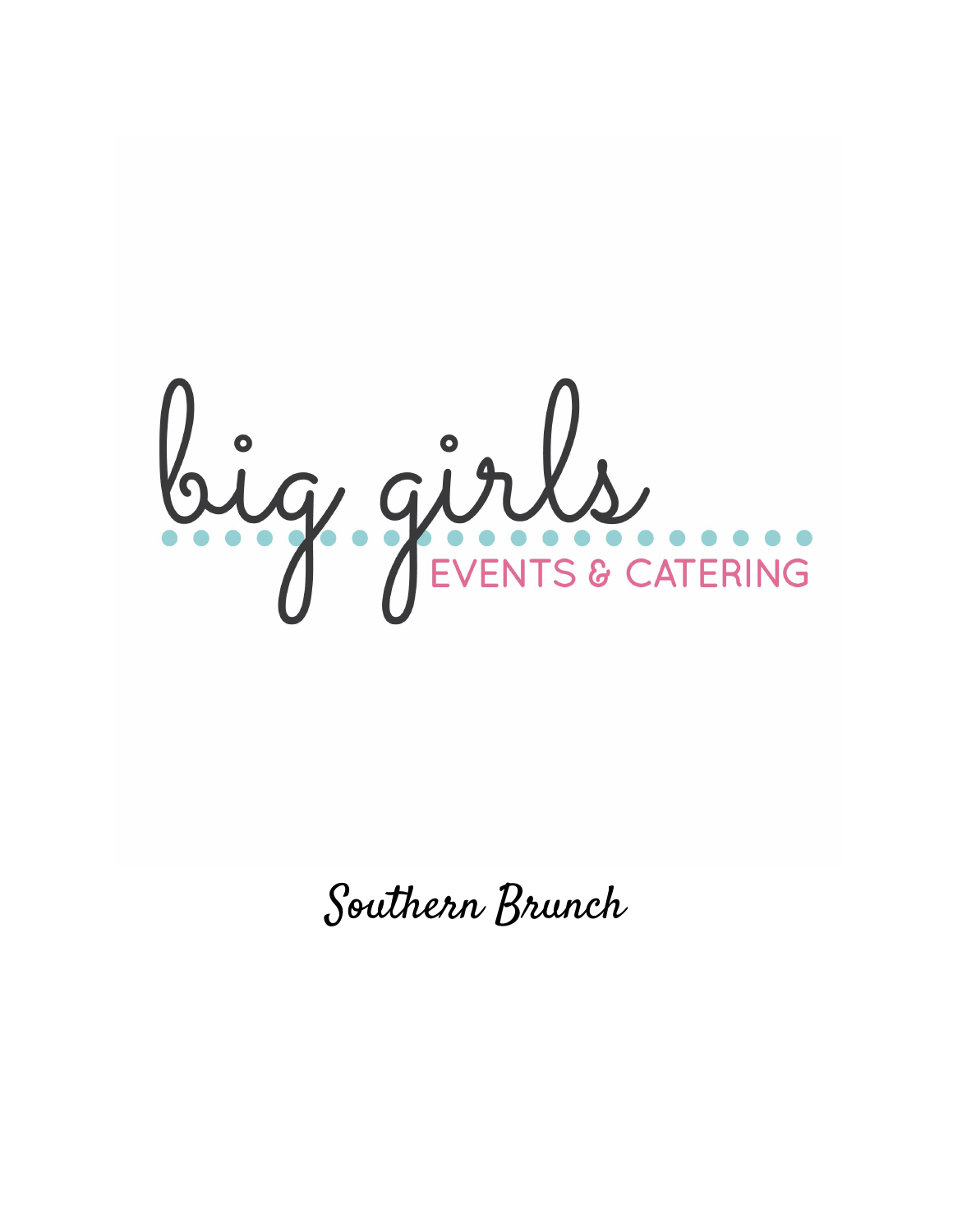

*Before brunch begins, we recommend 2 of the following selections during photo's or cocktail hour. Our servers will greet your guests with trays of passed appetizers while the guests help themselves to drinks.*

#### **\$2.50 Appetizers**

#### Old Fashioned Pigs in a Blanket

Cucumber & Dill Canapes

Strawberry & Mint Bruschetta

Pimento & Jalapeno Crostini's

#### **\$3.00 Appetizers**

Sharp Cheddar & Raspberry Crostini's

#### **\$3.25 Appetizers**

Brown Sugar Bacon Wrapped Smokies

Vermont White Cheddar & Apple Crostini's

Everything Avocado Canapes

**\$3.50 Appetizers**

Caprese Skewers

### **\$4.00 Appetizers**

Mini Crab Cakes

Shrimp, Cucumber & Curry Canape

> Crab Stuffed Mushrooms

Smoked Salmon Canapes

#### **\$4.75 Appetizers**

Shrimp cocktails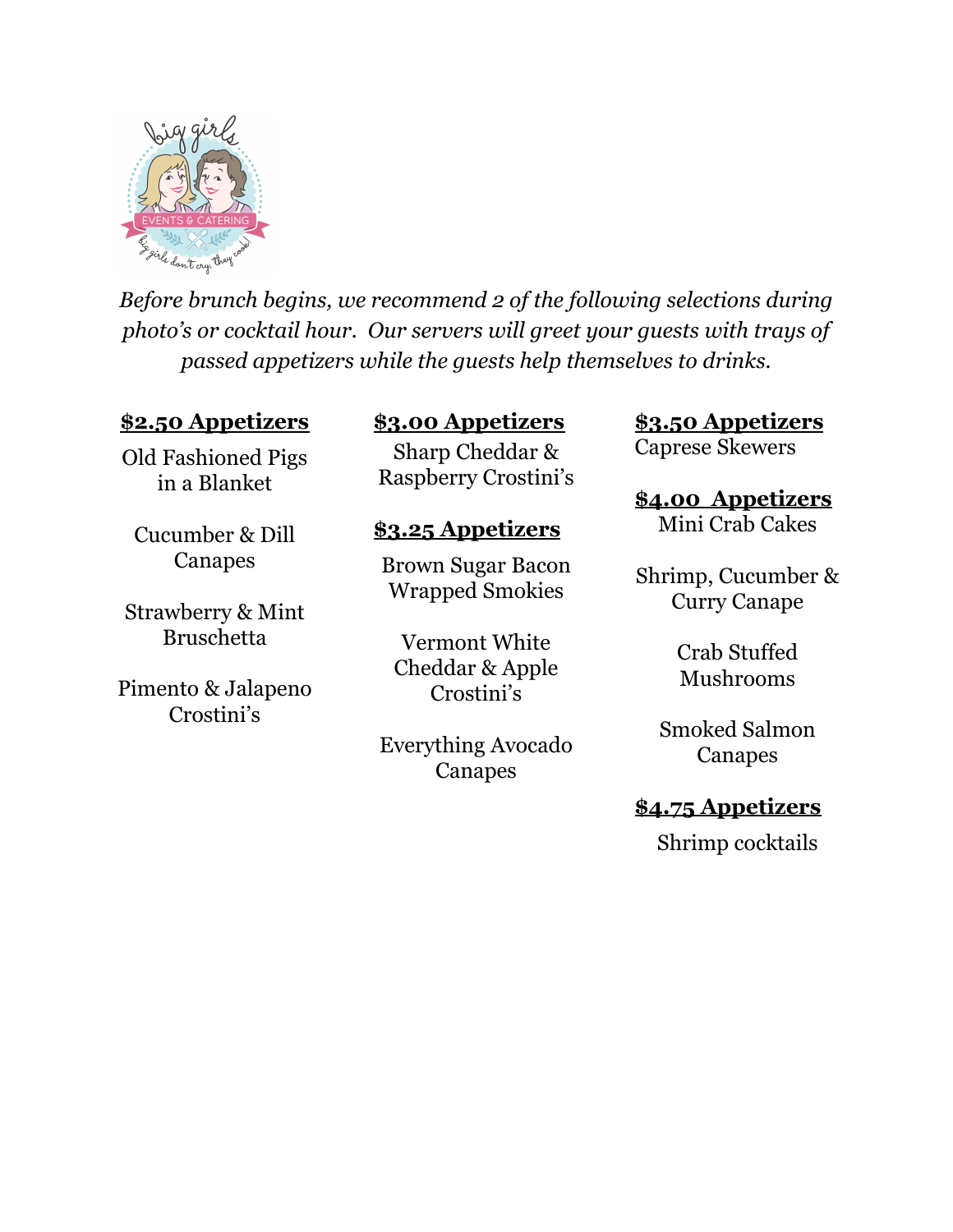

# **Salad Selections \$3.25 per guest**

*(we recommend 1 selections)*

Strawberry Fields Mixed Organic Green Salad with Strawberry Poppy Seed Dressing

Seasonal Fruit & Cheese Display with Nutella Dip

Charleston Shrimp Pasta Salad

Ambrosia Salad

Fresh Fruit Salad with Yogurt & Granola

Baked Brie with Fruit Accents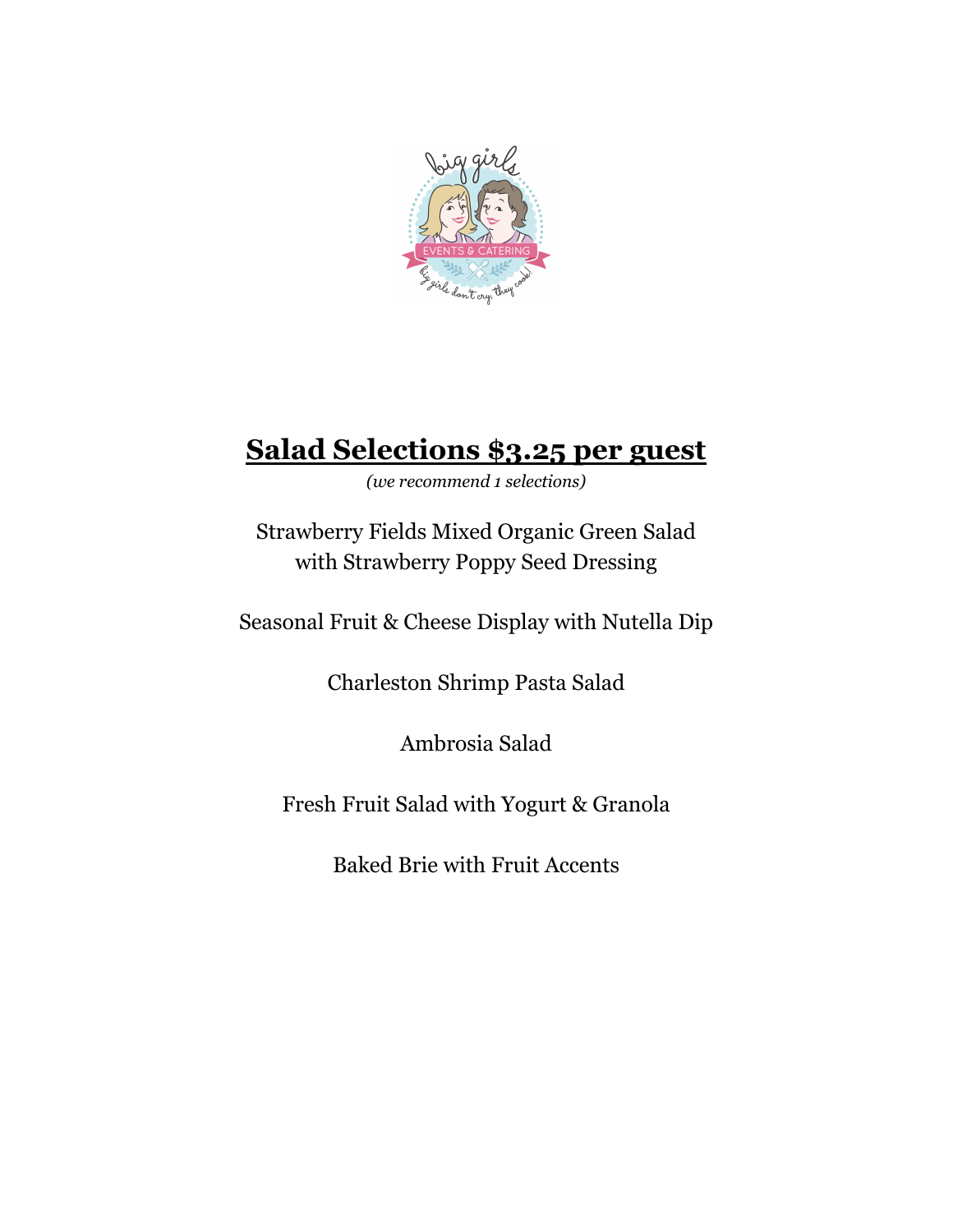

### Southern Brunch Selections *(we recommend <sup>2</sup> selections)* 1 entree - 10.25 per guest, 2 entrees - \$14.50 per guest

| Garden Vegetable Omelet Bake                                             | Southern Quiche (choice of: Lorraine,<br>Ham & Cheese, Asparagus & Cheddar)       |
|--------------------------------------------------------------------------|-----------------------------------------------------------------------------------|
| Brown Sugar Baked Ham                                                    | Country Ham & Tea Biscuit Display with<br>homemade preserves                      |
| Chicken & Waffles (fried chicken tenders<br>served with waffles & syrup) | Smokehouse Meats: Bacon & your choice<br>of Sausage Patties or Sausage Links      |
| <b>Crab Cakes</b>                                                        | <b>Salmon Croquettes</b>                                                          |
| Chilled Salmon with lemon & capers                                       | Bagels & Lox display includes to matoes,<br>boiled eggs, dill, capers & red onion |
| Carved Roast Beef (requires carver)                                      | Carved Smoked Pit Ham (requires carver)                                           |
| Carved Bourbon Pork Tenderloin                                           | Carved Beef Tenderloin (market price)                                             |
| Cajun Shrimp & Grits                                                     | <b>Corned Beef Hash</b>                                                           |

● Carved meats require a carving attendant \$250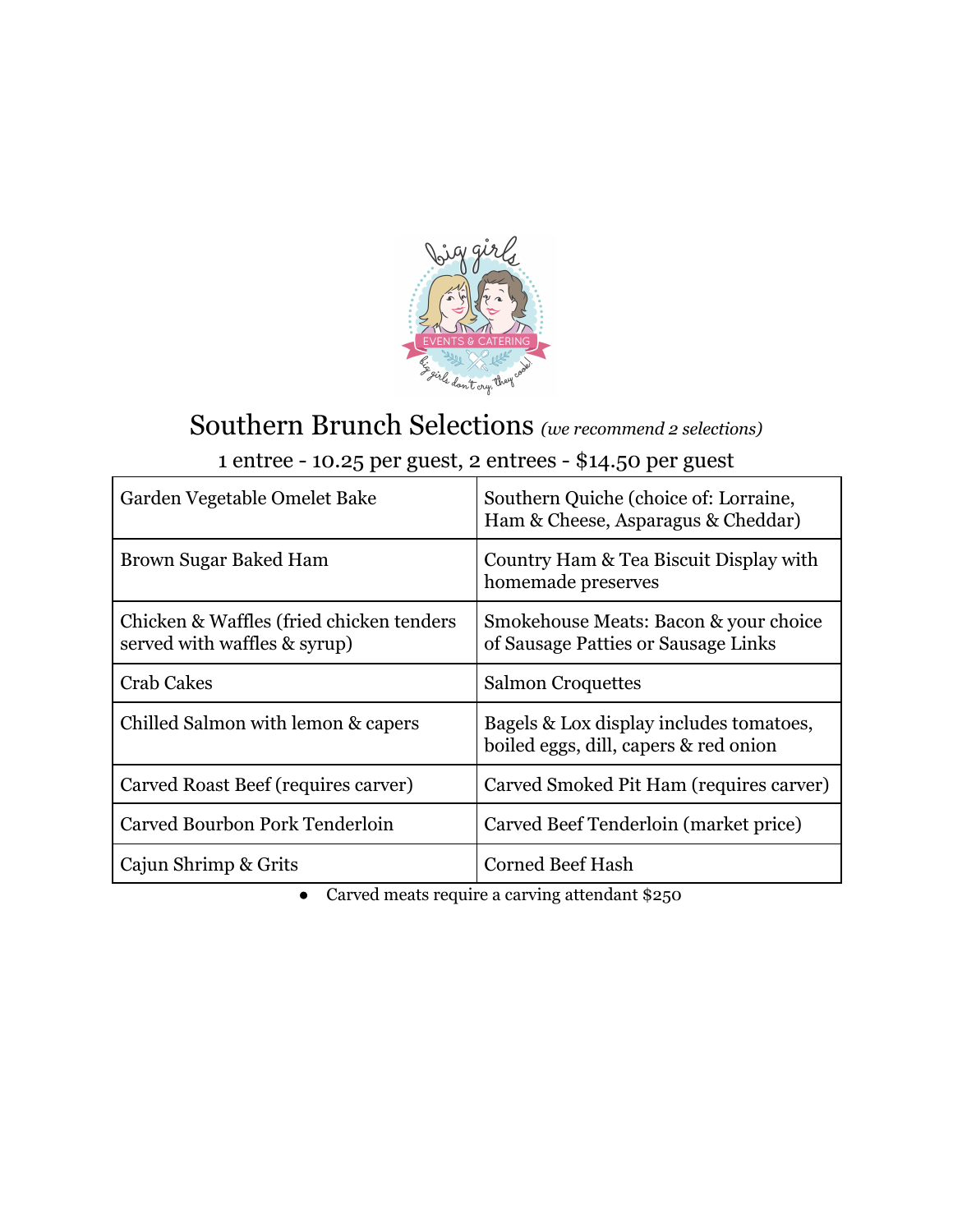

### Brunch Side Selections \$3.00 per guest

*(we recommend 2 selections)*

| Big Girls Famous Mac & Cheese       | Scrambled Eggs (requires kitchen on site) |
|-------------------------------------|-------------------------------------------|
| <b>Hashbrown Casserole</b>          | Potatoes O'Brien                          |
| <b>Roasted Potato Wedges</b>        | <b>Southern Grits</b>                     |
| <b>Smoked Gouda Grits</b>           | Biscuits & Gravy                          |
| Sauteed Mushrooms, Peppers & Onions | <b>Fried Apples</b>                       |

# Sweet Selections - \$3.50 per guest

*(we recommend 1-2 selections)*

| Biscuit & Bagel Bar with homemade jams,<br>cream cheeses & preserves | Mini Muffins & Cinnamon Rolls                               |
|----------------------------------------------------------------------|-------------------------------------------------------------|
| Pancakes with Warm Syrup                                             | French Toast with Warm Syrup                                |
| <b>Waffles with Warm Syrup</b>                                       | Breakfast loaf breads (banana, pumpkin,<br>zucchini, apple) |
| Variety of sweet danish                                              | Donuts & donut holes (kid friendly)                         |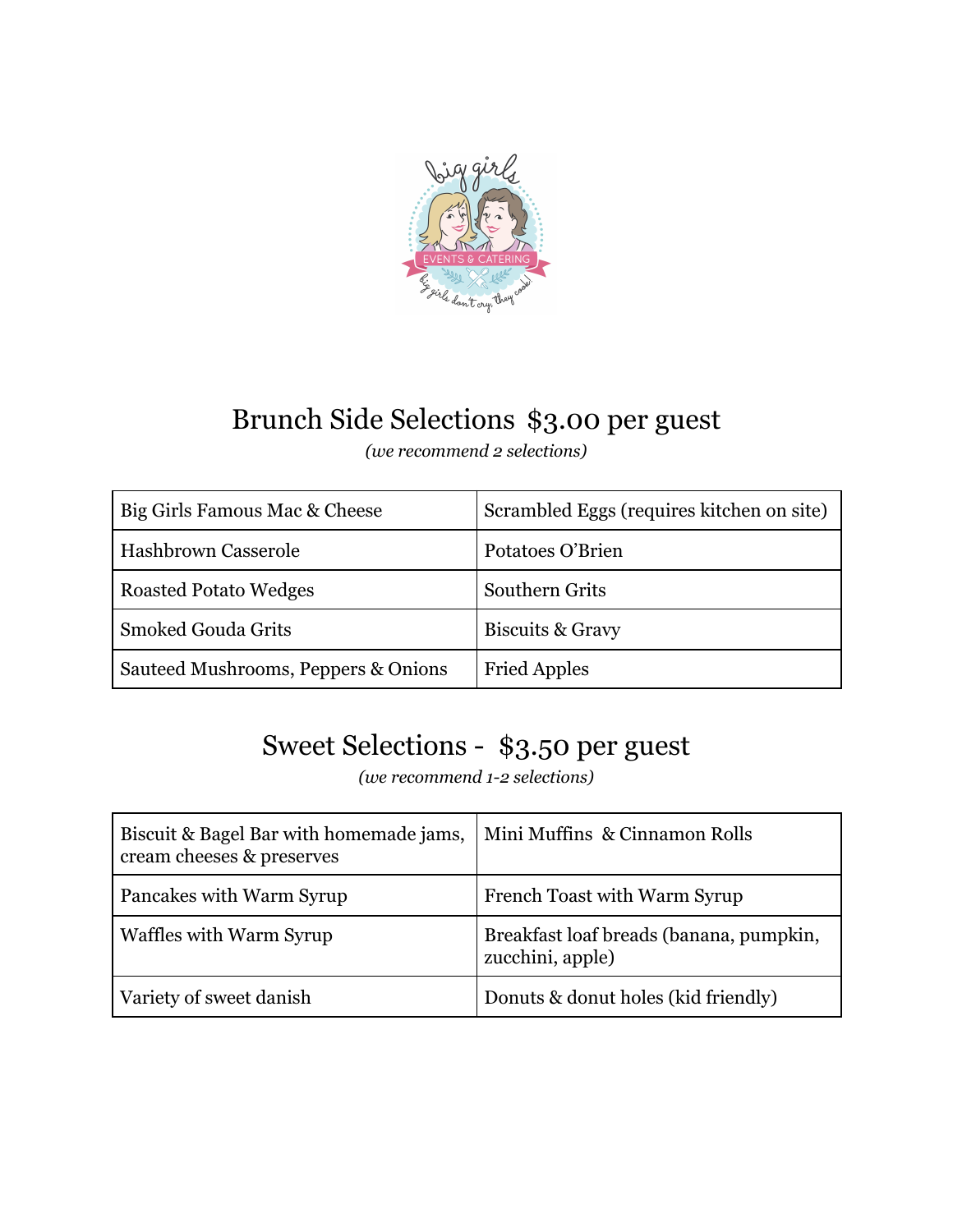

### Drink Station Selections

| Southern Drink Station (tea, lemonade &                                                                                          | Juice Bar (Mock Mimosa's, Cranapple,                                           |
|----------------------------------------------------------------------------------------------------------------------------------|--------------------------------------------------------------------------------|
| water at self serve station \$3.00 per guest                                                                                     | White Grape Juice) \$3.50 per guest                                            |
| Coffee Station \$2.75 per guest                                                                                                  | Gourmet Coffee Station with variety of<br>creamers & mix in's \$3.75 per guest |
| Hot Chocolate Bar with cinnamon sticks,                                                                                          | Full Bar with sodas, brunch juices &                                           |
| mini marshmallows, whipped cream                                                                                                 | mixers, tea, lemonade & coffee \$6.00 per                                      |
| $$2.95$ per guest                                                                                                                | guest * Client must provide alcohol*                                           |
| Beer, Wine & Signature Drinks - \$4.50<br>per guest includes all mixers, condiments<br>& garnishes *Client must provide alcohol* | Hot Apple Cider Bar with cinnamon<br>sticks, Red Hots \$2.95 per guest         |

## Staffing

Each event requires service staff. The amount of staff will depend on how many guests and the service that you request.

- Each staff is \$175.00
- 6 hours of service to include
- Set-up,
- serving,
- Assisting those in need
- clearing guest tables during event,
- clean-up of buffet & kitchen area.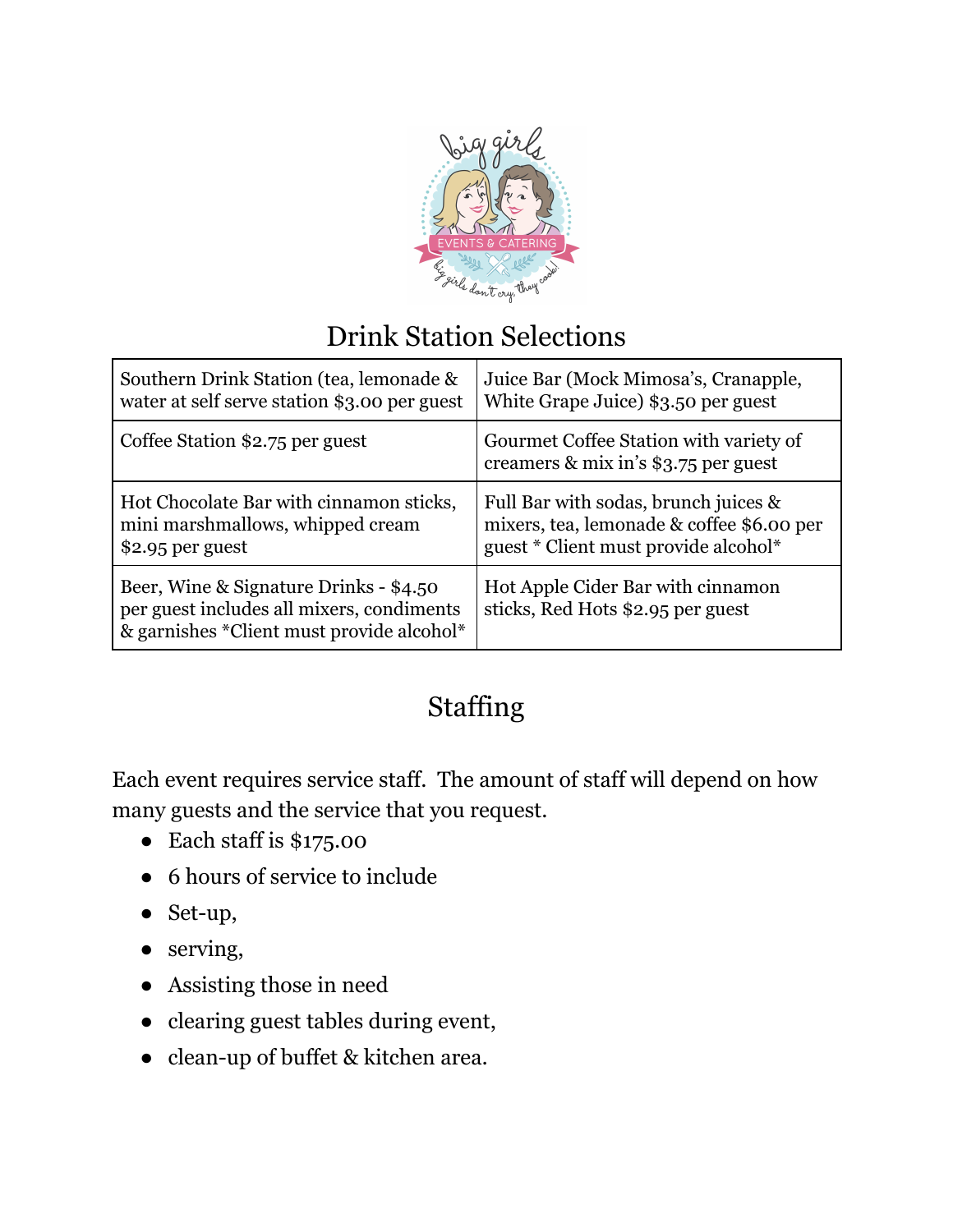

We have several licensed bartenders on staff if your venue does not provide for you.

- Each bartender is \$225.00
- 6 hours of service
- Set-up of the bar,
- serving during event,
- packing up all leftover alcohol.

Depending on size, some events will require a bar-back to assist the bartender. Each bar-back is \$150.00, includes 6 hours of service

# **Production Fee**

Each event is charged an 22% production fee of that covers a variety of incidentals for the event such as premium disposable dinnerware, decorated buffet tables with linens, chafing dishes and platters, travel to your venue, a tasting for up to 3 guests and unlimited phone/email access prior to your event. This is not a gratuity for your event staff. If you would like to give them a tip the day of your event, they will be appreciative. They don't expect a tip but always appreciate it. If you would like to add the gratuity to your final payment, just let us know and we can distribute your gratuity to them as well.

*Dinnerware rental is available starting at \$4.50 per guest (includes salad or cake plate, dinner plate, fork & knife duo, linen napkin & water goblet) Production fee will increase with dinnerware upgrade!*